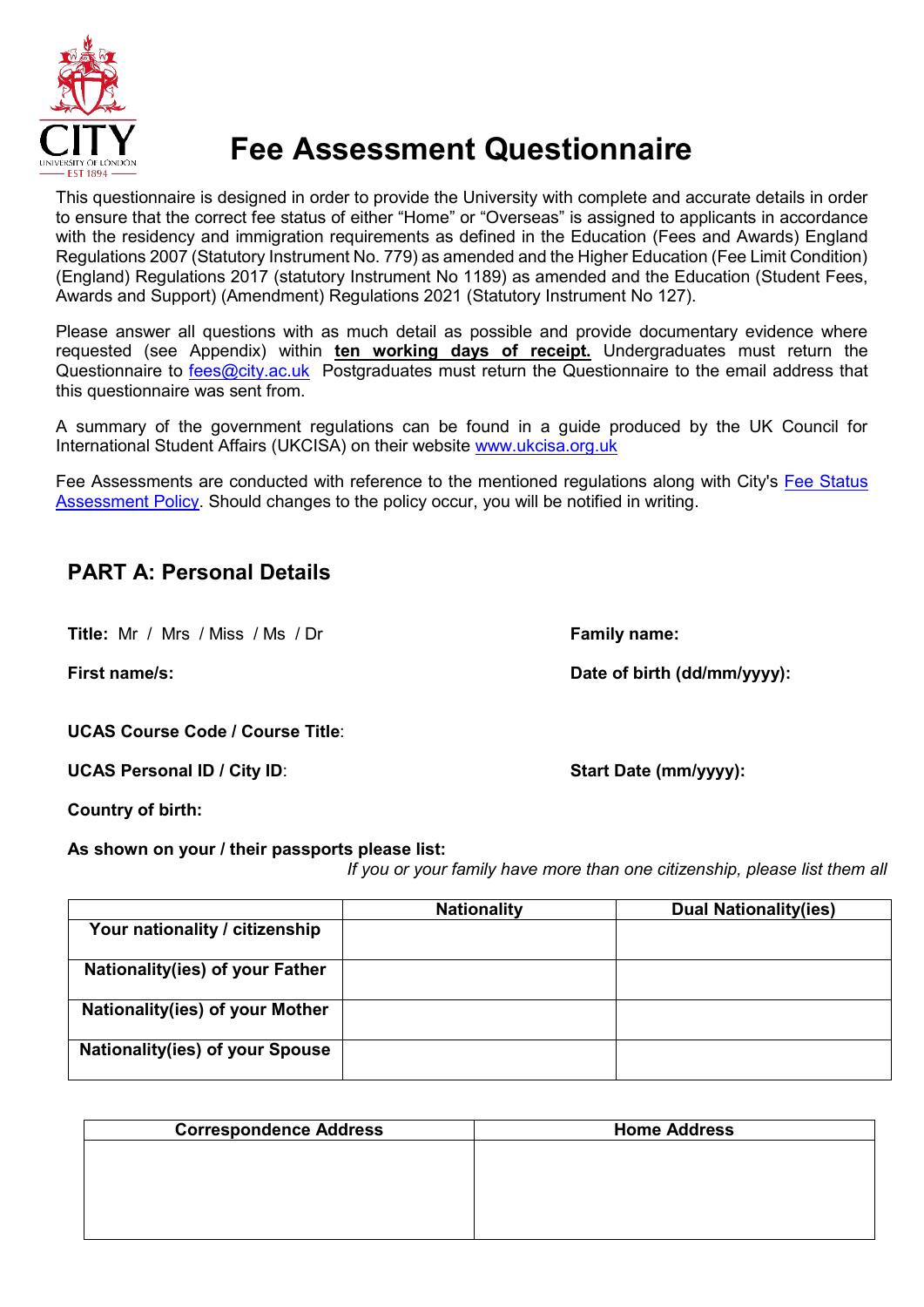## **PART B: Immigration Status**

| Please select the option that accurately reflects<br>your immigration status and provide the dates<br>requested:                                                                              | $\checkmark$ | Please provide copies of the following when<br>returning the questionnaire:                                                                                    |
|-----------------------------------------------------------------------------------------------------------------------------------------------------------------------------------------------|--------------|----------------------------------------------------------------------------------------------------------------------------------------------------------------|
| British or British Overseas Territories Citizen or<br>holder of Right of Abode                                                                                                                |              | a) Copy of the identity page of your<br>passport<br>b) Copy of relevant pages confirming status                                                                |
| Indefinite Leave to Enter/Remain in the United<br>Kingdom                                                                                                                                     |              | a) Copy of the identity page of your<br>passport / identity card<br>b) Copy of relevant page containing the<br>stamp and/or Home Office letter.                |
| Refugee Status (or the child or spouse/civil partner<br>of someone granted refugee status)                                                                                                    |              | a) Copy of Home Office letter or refugee<br>travel document                                                                                                    |
| Refused refugee status (or a child or spouse of<br>someone refused refugee status) but granted either<br>Humanitarian Protection, Exceptional Leave to<br>Enter/Remain or Discretionary Leave |              | Copy of Home Office letter or travel<br>a)<br>document                                                                                                         |
| Limited Leave To Remain/Time Limit on stay<br>Date last passport stamp/visa issued:<br>Date of expiry of most recent permission to stay:                                                      |              | a) Copy of the identity page of your<br>passport / identity card<br>b) Copy of the page containing the stamp<br>and/or Home Office Letter confirming<br>status |
| National of an EU member state, EEA member state<br>or overseas territory (does not include the UK)                                                                                           |              | a) Copy of the identity page of your<br>passport or nationality document                                                                                       |
| Settled/Pre-Settled Status under the EU Settlement<br>Scheme                                                                                                                                  |              | a) Please obtain a share code from<br>https://www.gov.uk/view-prove-<br>immigration-status and enter here:                                                     |
| <b>Swiss National</b>                                                                                                                                                                         |              | a) Copy of the identity page of your<br>passport or nationality document                                                                                       |

If none of the above categories apply to you, or your status is likely to change before **1st September 2021**, please give details and provide supporting evidence: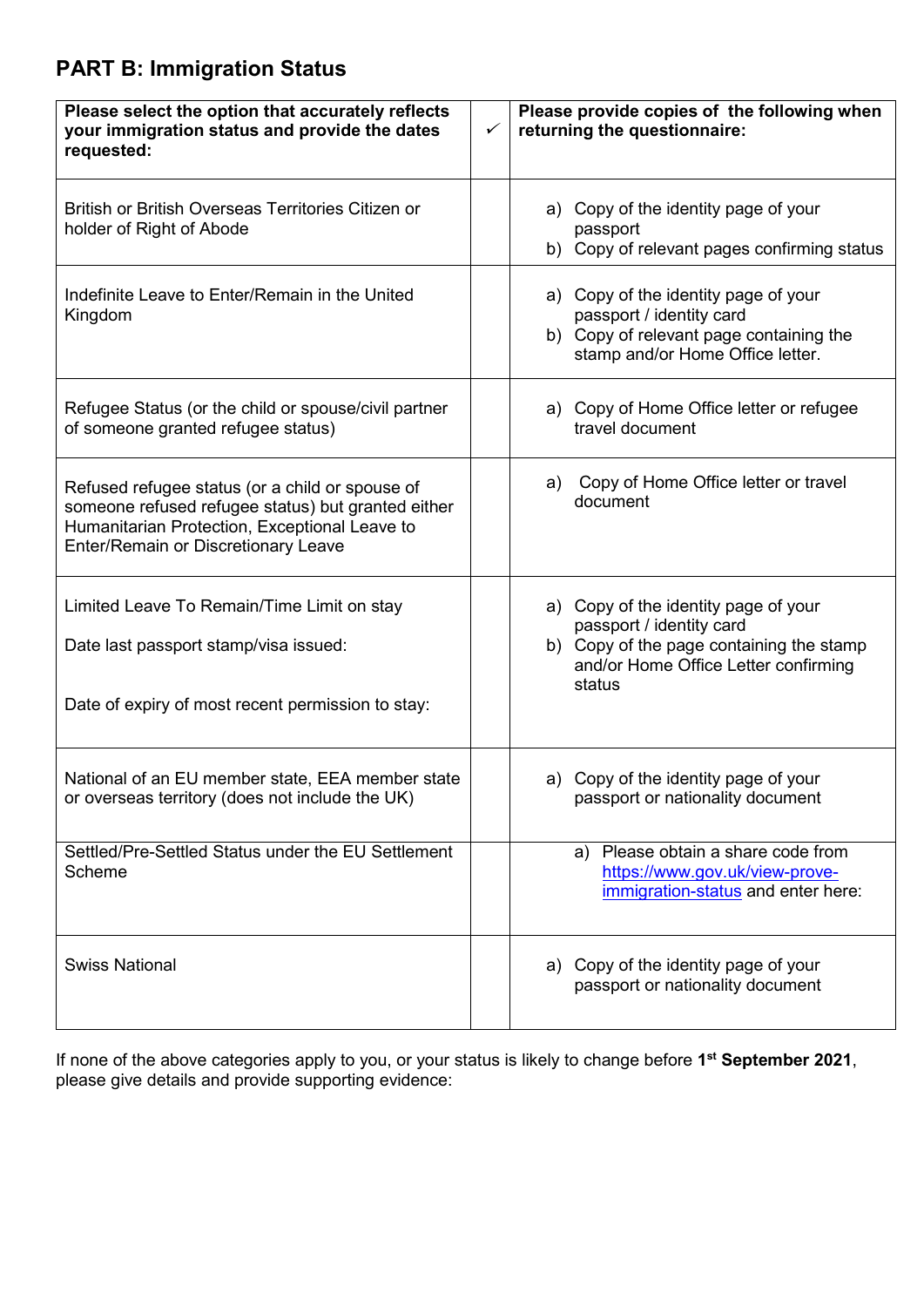## **PART C: Residential History**

Please give details below of the country/countries where you have been resident **since birth until present.**  Please include all residencies of longer than 3 weeks during the past 10 years. Please continue on a separate sheet if necessary

| Country and town/region of<br>residence | Dates of residence<br>(dd/mm/yy) |                                                 | Purpose of residence, e.g. living<br>with family (include relationship),<br>employment, full-time study |
|-----------------------------------------|----------------------------------|-------------------------------------------------|---------------------------------------------------------------------------------------------------------|
|                                         |                                  |                                                 |                                                                                                         |
| E.g.: London, England                   | <b>From</b><br>10/09/2006        | $\overline{\mathsf{T}}\mathsf{o}$<br>03/06/2019 | Living with family (parents)                                                                            |
|                                         |                                  |                                                 |                                                                                                         |

**Please sign here to verify that this is a full, accurate and comprehensive description of your residential history:**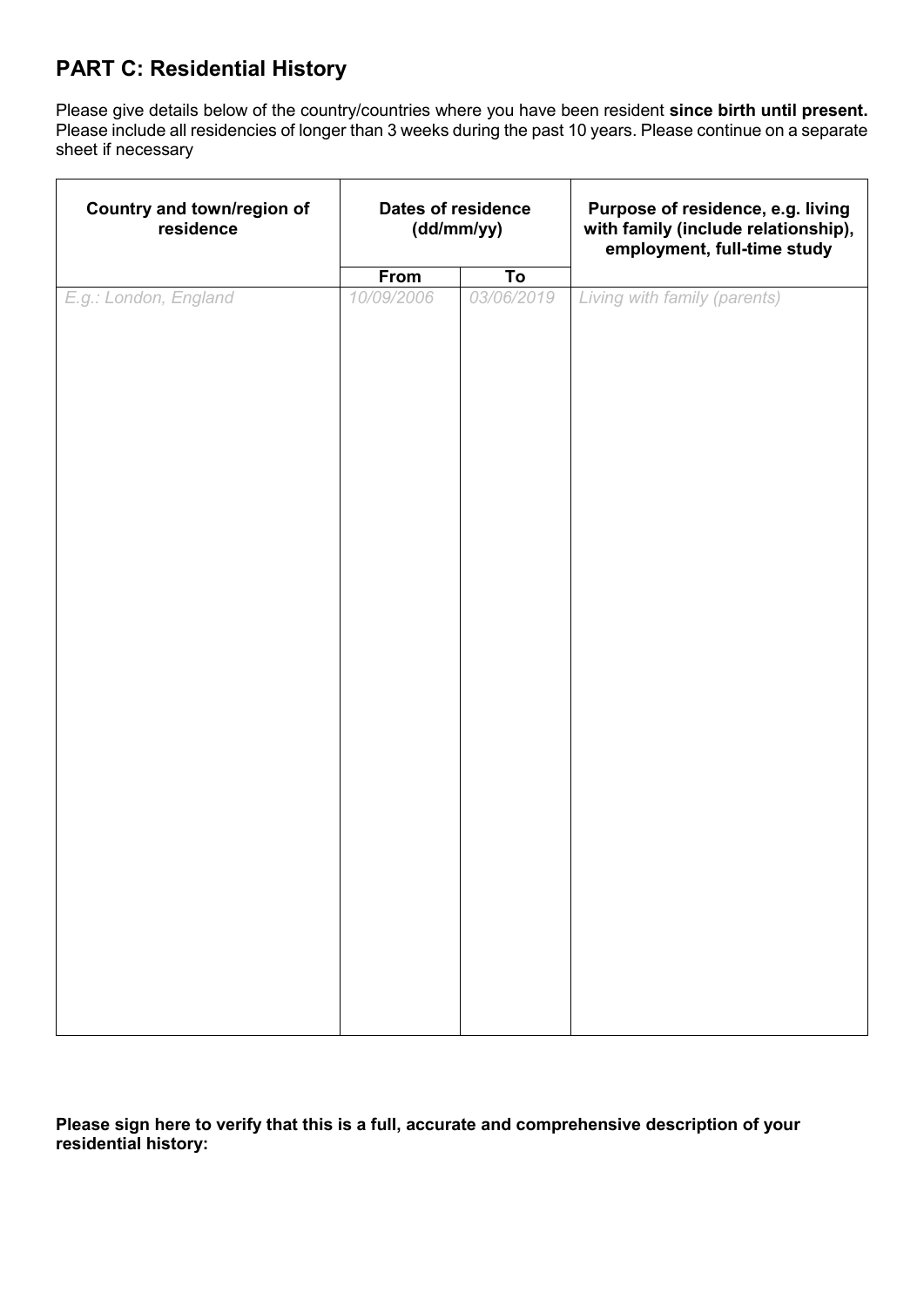## **PART D: Educational History**

**Please tell us about your educational history. Please include all institutions attended.**

| <b>School/College/University</b> | <b>Town and Country</b> | <b>Dates Attended</b><br>(mm/yyyy) |    | <b>Full or Part</b><br>Time? |
|----------------------------------|-------------------------|------------------------------------|----|------------------------------|
|                                  |                         | From                               | To |                              |
|                                  |                         |                                    |    |                              |
|                                  |                         |                                    |    |                              |
|                                  |                         |                                    |    |                              |
|                                  |                         |                                    |    |                              |
|                                  |                         |                                    |    |                              |

#### **PART E: Employment and Temporary Residence Abroad**

If you have been ordinarily resident outside of the UK/EEA during the last three years because you, your spouse/civil partner or your parent(s) were/are temporarily working abroad, please give details (including length of time abroad and nature of the work) including *a copy of the relevant employment contracts or an official letter from the employer covering this period.*

| Country | <b>Length of Stay</b><br>(including arrival and<br>leaving dates if<br>appropriate) | Nature of work | <b>Contract Type</b> |
|---------|-------------------------------------------------------------------------------------|----------------|----------------------|
|         |                                                                                     |                |                      |
|         |                                                                                     |                |                      |
|         |                                                                                     |                |                      |
|         |                                                                                     |                |                      |
|         |                                                                                     |                |                      |

#### **Was/is a house or flat maintained in the EEA during the period of employment abroad?**

**Yes**  $\Box$  **No**  $\Box$  **If Yes**, please provide details: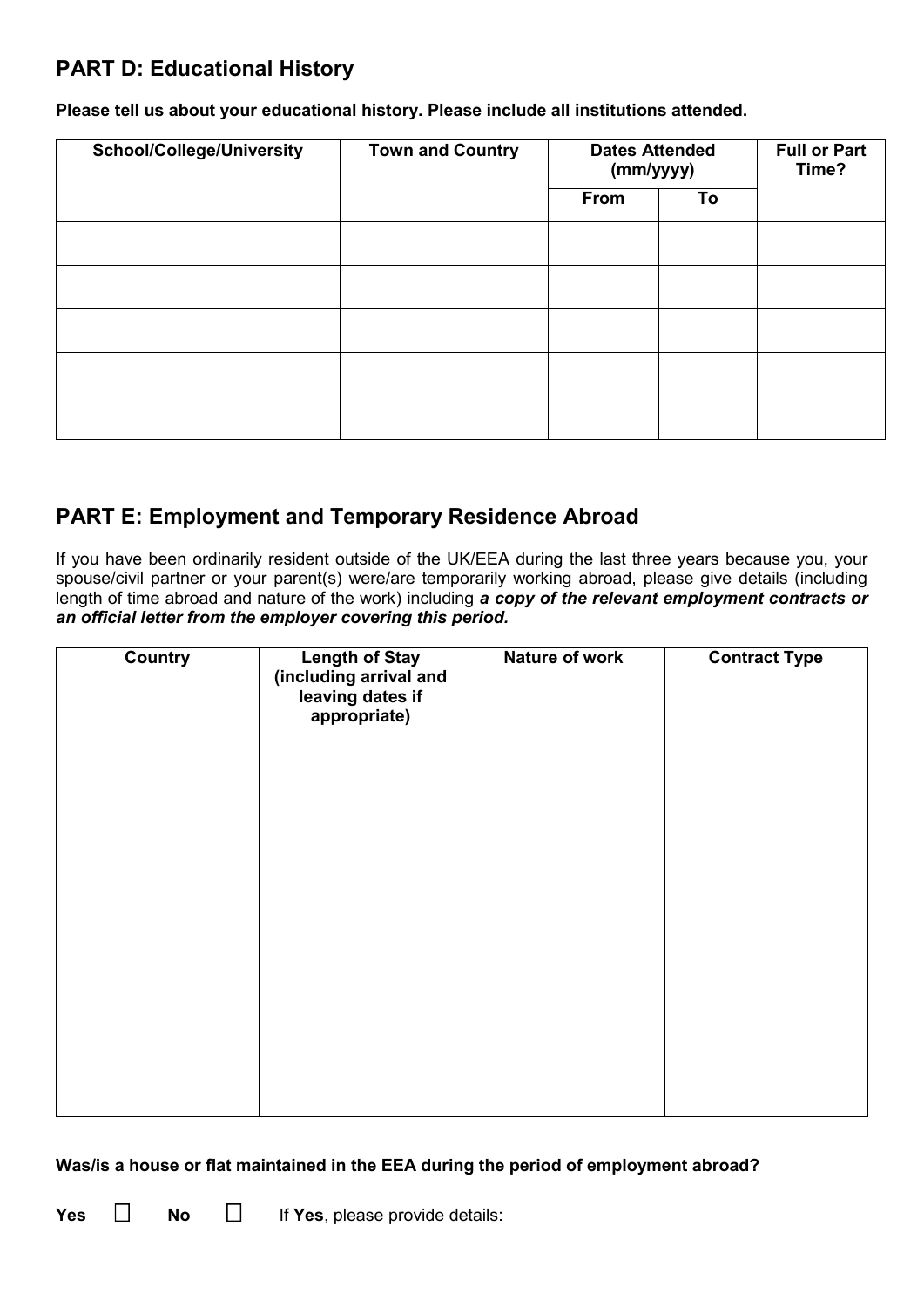**If a house or flat is/was maintained during the period of employment abroad was/is it rented out or retained for the family's use?**

**Rented □ Retained** □

**If a house or flat is maintained, please give the address, length of possession and provide proof of ownership (eg deeds of purchase, utility bills etc):**

**How often have you visited the property in the last three years (please provide dates and length of stay)?:** 

#### **PART F: Working in the UK**

**If you are a non-British EEA National, a Swiss National or the child of a Turkish national ordinarily resident in the UK, or a British national who has worked in another EEA country, or the spouse or child of such a person, please complete the following:**

#### **YOU**

Please supply details of all recent employment

| Location | <b>Type of Work</b> | Date and Period of<br>employment (mm/yyyy) |    |
|----------|---------------------|--------------------------------------------|----|
|          |                     | From                                       | To |
|          |                     |                                            |    |
|          |                     |                                            |    |
|          |                     |                                            |    |

#### **SPOUSE**

Please supply details of all recent employment

| Location | <b>Type of Work</b> | Date and Period of<br>employment (mm/yyyy) |    |
|----------|---------------------|--------------------------------------------|----|
|          |                     | <b>From</b>                                | Гο |
|          |                     |                                            |    |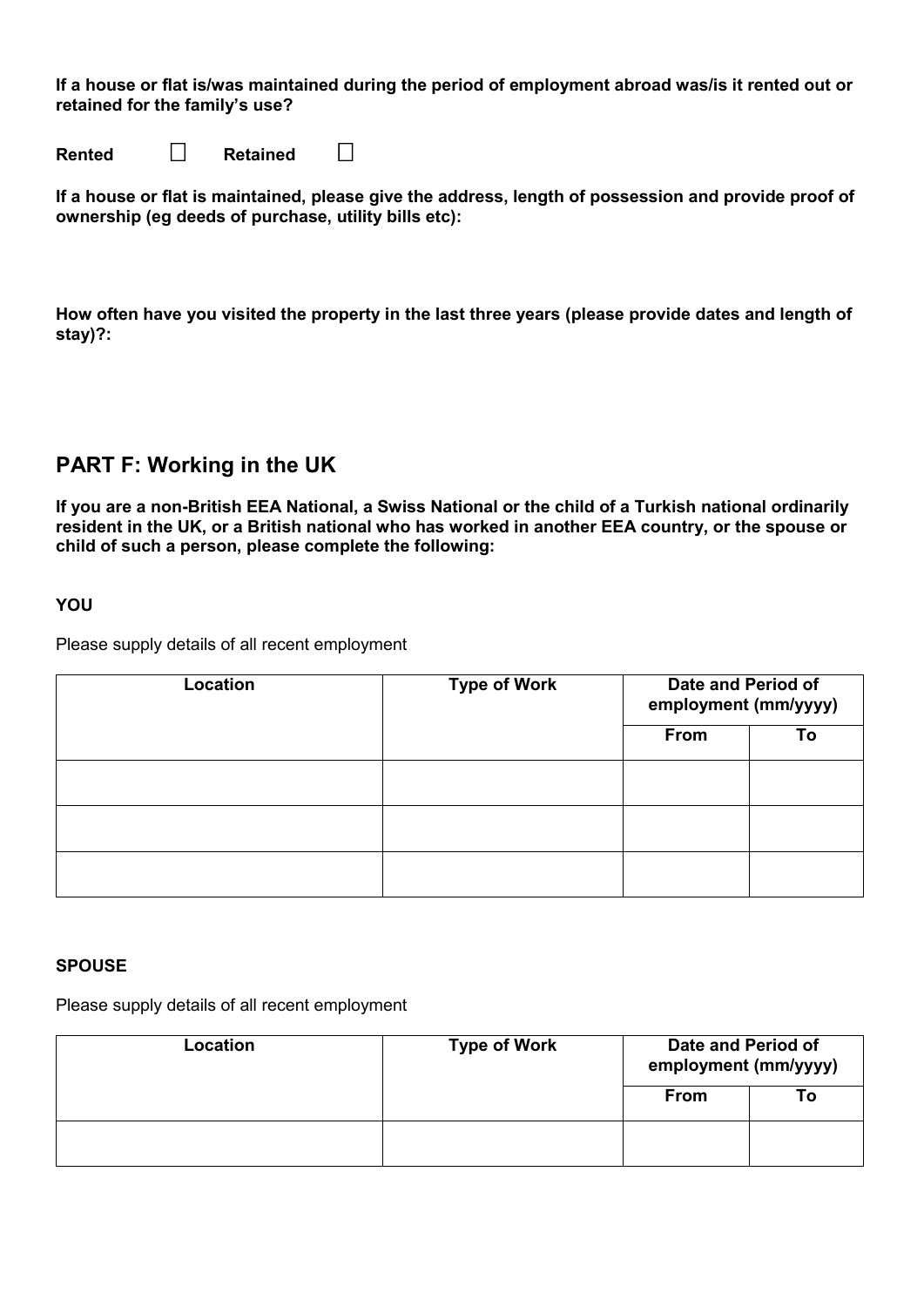#### **PARENTS**

Please supply details of all recent employment

| Location | <b>Type of Work</b> | Date and Period of<br>employment (mm/yyyy) |    |  |
|----------|---------------------|--------------------------------------------|----|--|
|          |                     | <b>From</b>                                | Т٥ |  |
|          |                     |                                            |    |  |
|          |                     |                                            |    |  |

**Use the space below to provide any further relevant information:**

#### **PART G: Marriage and Civil Partnership**

**Are you:**

| Married to a UK or EEA National?                                                               | $Yes \tNo$  |  |
|------------------------------------------------------------------------------------------------|-------------|--|
| Married to someone who has Right of Abode in the UK?                                           | $Yes \tNol$ |  |
| Married to someone who has Indefinite Leave to Enter or Remain in the UK? Yes $\Box$ No $\Box$ |             |  |

If you have ticked YES to any of the above questions please include a copy of your Marriage Certificate and a copy of the identity page of your spouse's passport.

**Other (please give details):**

## **PART H: Declaration**

| By signing this declaration I hereby confirm that the information provided in this questionnaire is<br>correct to the best of my knowledge |  |  |
|--------------------------------------------------------------------------------------------------------------------------------------------|--|--|
| <b>Signature/Type Name:</b><br>Date:                                                                                                       |  |  |

**Please return this questionnaire and all supporting documentation to [fees@city.ac.uk](mailto:fees@city.ac.uk)**